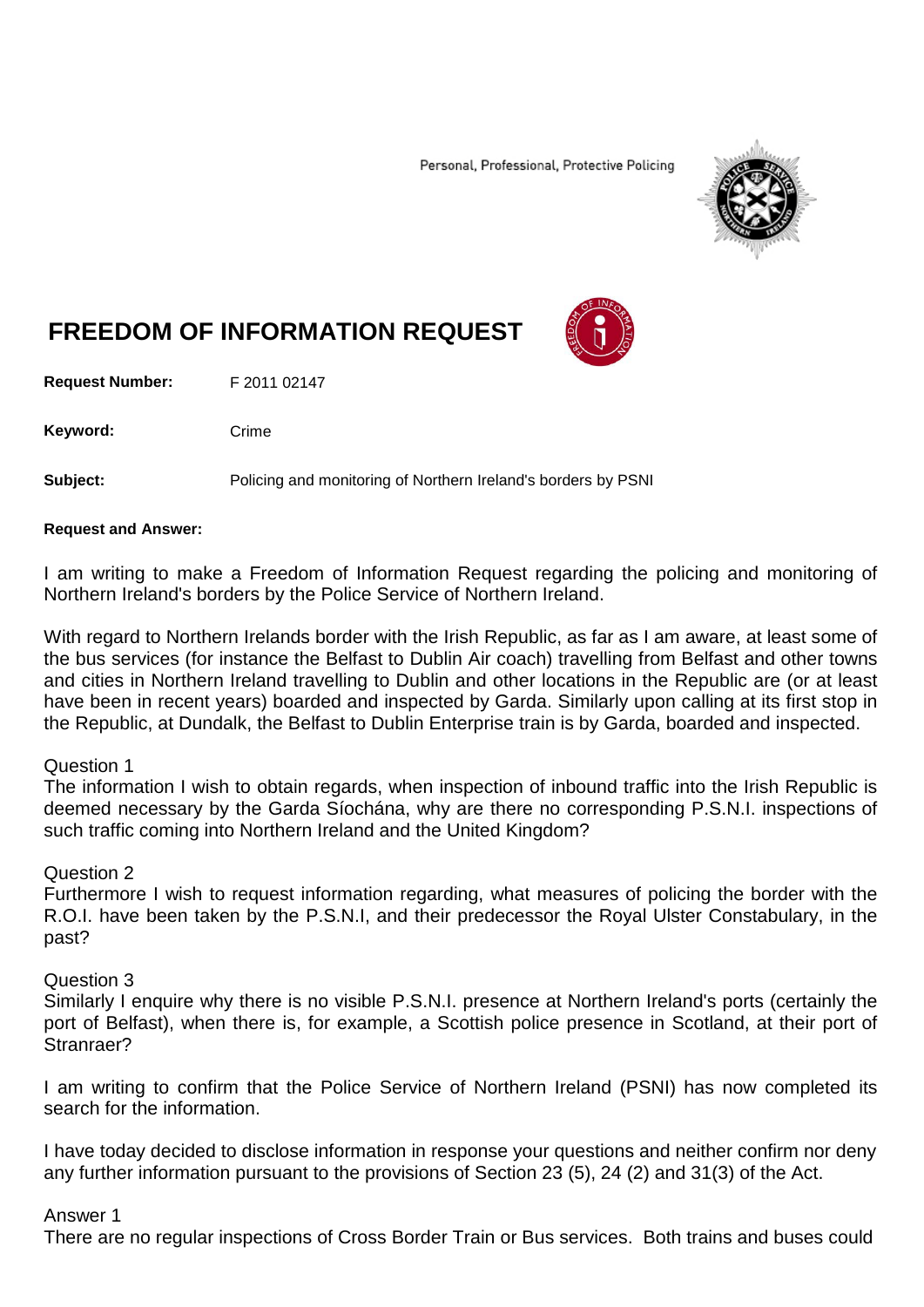be boarded if required in response to a specific need and can be searched, as can any other vehicle, under powers provided by legislation such as PACE or the Terrorism Act.

Answer 2

The measures are in line with the Cross Border Policing Strategy as provided in the links below:

# [http://www.psni.police.uk/pr\\_cross\\_border\\_policing\\_strategy\\_published\\_121210](http://www.psni.police.uk/pr_cross_border_policing_strategy_published_121210)

[http://www.octf.gov.uk/getattachment/304a94ab-a6bc-45dd-b3e5-8e857e2caf7e/Cross-Border-](http://www.octf.gov.uk/getattachment/304a94ab-a6bc-45dd-b3e5-8e857e2caf7e/Cross-Border-Crime-Assessment-2004.aspx)[Crime-Assessment-2004.aspx](http://www.octf.gov.uk/getattachment/304a94ab-a6bc-45dd-b3e5-8e857e2caf7e/Cross-Border-Crime-Assessment-2004.aspx)

# <http://www.garda.ie/Documents/User/Cross%20Border%20Policing%20Strategy.pdf>

Answer 3

PSNI have Portal Officers who are deployed at all the main Air and Seaports.

The following link may also be of assistance to you:

## [http://www.psni.police.uk/project\\_kraken\\_](http://www.psni.police.uk/project_kraken_)

Furthermore, PSNI can neither confirm nor deny that any further information under sections 23(5) and 24(2) as the duty in Section 1(1) (a) of the Freedom of Information 2000 does not apply by virtue of the following exemptions:

Absolute Exemption Section 23(5) Information Supplied by or relating to Security Bodies

Qualified Exemptions Section 24 (2) National Security Section 31 (3) Law Enforcement

Section 23 is a classed based absolute exemption and therefore there is no need to explain the public interest considerations in this area. However, it is required that PSNI articulate the public interest considerations for the use of NCND within the Section 24 exemption and the Section 31 exemption.

Sec 24(2) National Security.

Factors favouring confirmation or denial :

Any confirmation or denial that the PSNI holds any further information would allow the public to gauge the appropriate use of public funds in this area of business. In addition it would provide appropriate transparency and reassurance that a Cross Border Policing Strategy is in place to combat criminal and terrorist activity.

# Factors not favouring confirmation or denial:

Confirmation or denial of any further information would present a high risk in that individuals involved in criminality/ terrorism would be able to act on the information released thereby jeopardising the security or infrastructure of the United kingdom. They would have prior knowledge of police capabilities and would be able to identify whether their previous actions have been detected and whether links have or have not been made with previous actions. In some cases it is possible that such analyses may be assisted by intelligence supplied by one or more of the bodies listed at section 23(3) of the Act. Sections 23(5) and 24(2) are therefore cited in conjunction to protect the involvement or non-involvement of security bodies.

Section 31(3) Law Enforcement.

Factors favouring confirmation or denial

Confirmation or denial of any further information that may or may not be held would assist the public